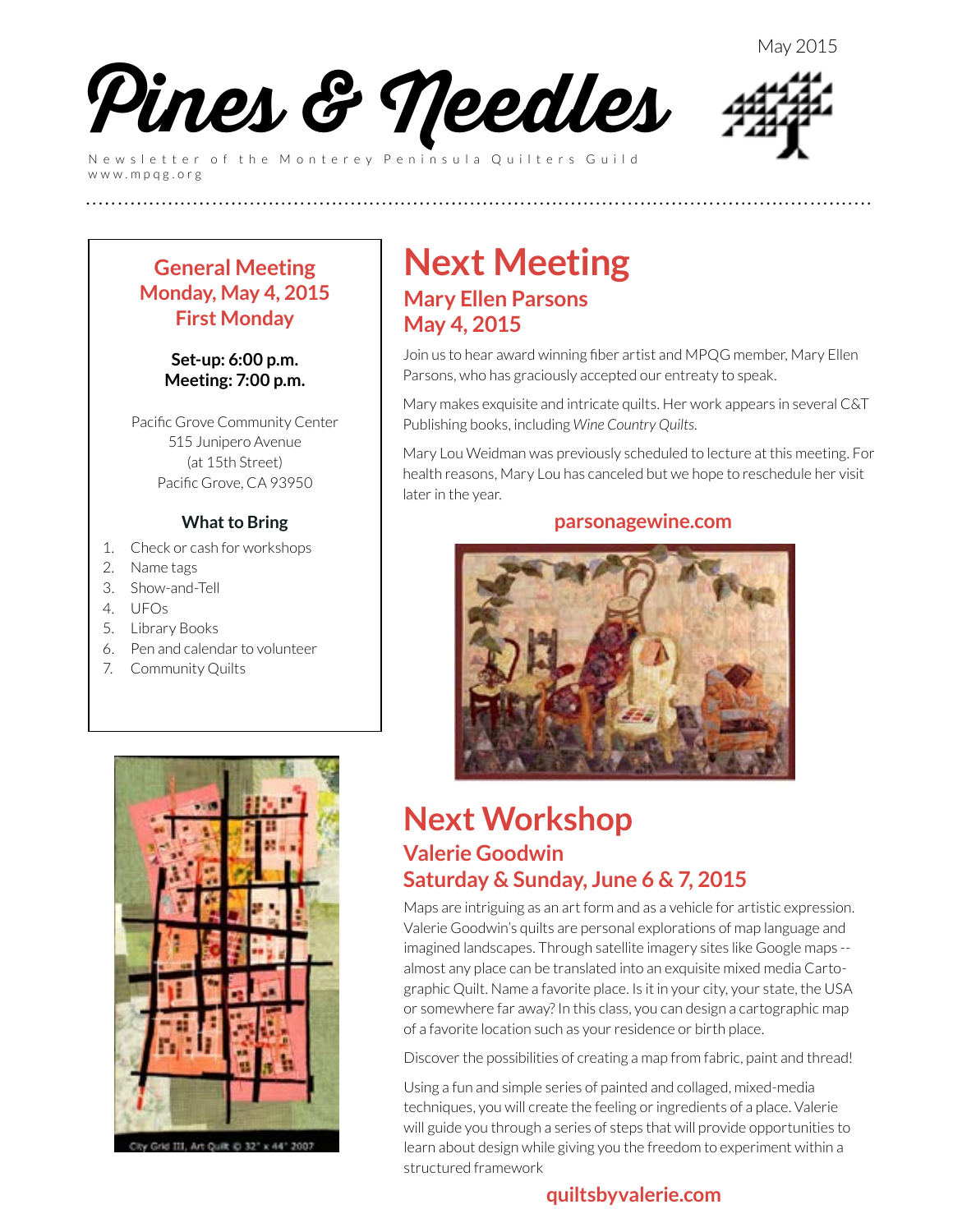## The Slow Stitching Movement

### **President's Message**

By Claudia Sammis, [especials@sbcglobal.net,](mailto:especials%40sbcglobal.net?subject=MPQG) 831-333-9133

In this age of Quick and Easy everything from recipes, to computer apps, to quilt patterns, to fast food, it is easy to be seduced by the appeal of almost instant gratification. Just as the Slow Food Movement made its first rumblings in the late 80's, the Slow Stitching Movement is garnering attention with the publication of Mark Lipinski's new book of the same name.

The last few days before the quilt show were you frantically rushing to finish your piece? Do you practice crisis sewing all too often? If so, the Slow Stitching Movement may be a concept you can embrace.

The following points are from [Mark's blog](https://theslowstitchingmovement.wordpress.com/) ...

The Slow Stitching Movement IS:

- Slow Stitching is about learning new techniques.
- Slow Stitching is making time to immerse yourself in your creative process.
- Slow Stitching is about developing excellent technique and soulful projects.
- Slow Stitching is about not being duped by commercialism.
- Slow Stitching is not being dumbed down by an industry whose only concern is your buying and not your creating.
- Slow Stitching is about supporting your local shops, fellow artists, the history of fiber art and the fiber artists in your community.
- Slow Stitching is about creating that one important piece of fiber or needle art in your lifetime.

• Slow Stitching is about practicing the process and reaping the health, emotional, financial, spiritual and creative benefits from intentional creativity.

- Slow Stitching is about remembering why we began working with fiber in the first place.
- Slow Stitching is about connecting with your work on a deeper level than shop to machine to closet.
- Slow Stitching is about knowing ourselves better and learning about who were are though our art and craft.
- Slow Stitching is about using the best fabrics, tools, threads, etc., that we can afford.
- Slow Stitching is about developing and celebrating excellence in your work.
- Slow Stitching is about enjoying the process, rather than anticipating a deadline or project completion.

To learn more about Mark's plan for Creating, Promoting and Sustaining a New Vision in Quiltmaking, try Googling slow stitching movement.

## **Salinas Californian Quilt Show Gallery**

By Maia Liddle, Quilt Show Publicity, liddlecentral@sbcglobal.net, 831-682--5958

There are two gallery areas on the Salinas Californian's web site that feature our quilts. Thanks, Californian! We know your readers will enjoy the armchair tour of the MPQG quilt show.

On *The California* website, photos from *Quilts by the Bay* 2015:

[http://www.thecalifornian.com/media/cinematic/gallery/25615269/](http://www.thecalifornian.com/media/cinematic/gallery/25615269/mpqg-quilts-by-the-bay-2015/) [mpqg-quilts-by-the-bay-2015/](http://www.thecalifornian.com/media/cinematic/gallery/25615269/mpqg-quilts-by-the-bay-2015/)

On T*he Salinas Californian* website, *p*hotos from 2014, and 2015 Quilted Car Cover in progress.

[http://www.thecalifornian.com/picture-gallery/news/2015/04/08/monterey-peninsula-quilt-guild-pre-show-gal](http://www.thecalifornian.com/picture-gallery/news/2015/04/08/monterey-peninsula-quilt-guild-pre-show-gallery/25486593/)[lery/25486593/](http://www.thecalifornian.com/picture-gallery/news/2015/04/08/monterey-peninsula-quilt-guild-pre-show-gallery/25486593/)



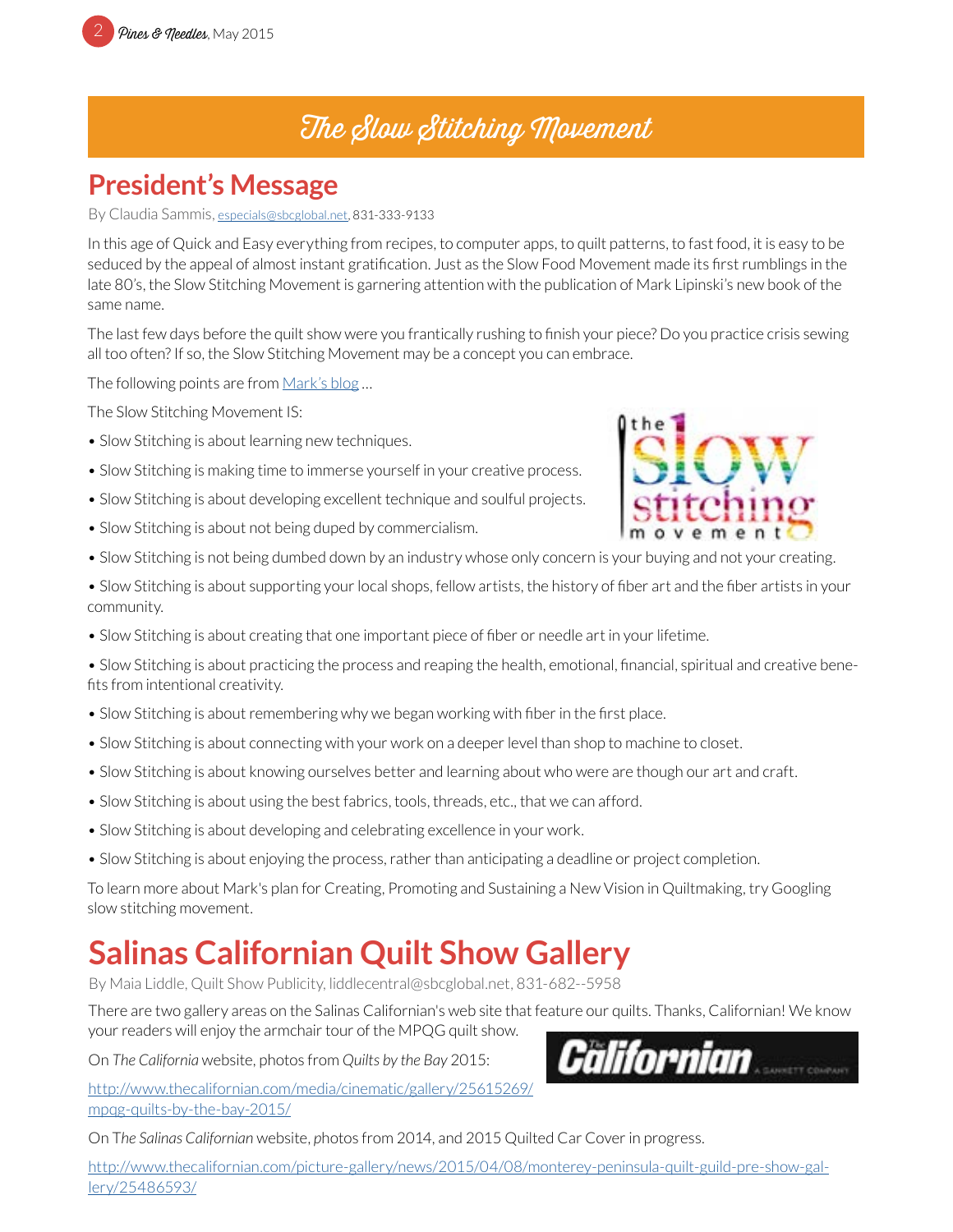

### **Call for Entries**

By Claudia Sammis, [especials@sbcglobal.net,](mailto:especials%40sbcglobal.net?subject=MPQG) 831-333-9133

This call for entries was passed along to us by MPQG member, Maia Liddle. She emphasized that they are anxious to include art such as fiber art.

*It is time again for next 2016 Fine Art Calendar from the Arts Council for Monterey County.*

*Please review the guidelines and form for more details about submitting your artwork images. (The form has fillable fields. Please download it, open with Adobe Reader, fill it out and save it.)* 

*Artwork should depict life, culture and natural beauty of Monterey County's landscape. Artwork should be horizontal* 

## **Thank You Judging Committee**

By Gloria Hatton, Judging and Quilt Data Entry Coordinator, [hatton13@comcast.net](mailto:hatton13%40comcast.net?subject=MPQG%20Judging%20Committee)

We were delighted to welcome back our judge for the second year, Jennifer Landau. She always offers her opinions and judgement in a very professional manner. Jennifer is from the Bay area and considers herself to be a mixed media fiber artist. See some of her work on the website at www.ruedoak.com.

A big round of applause for the chairmen of the judging committees. They work long and hard to make the judging process a success from September to April. Helen Egerton, Joan Hughes, Yo Matsuda, Judging and Awards; Colleen Johnson, Entry and Preview; Sharon Winter, Data Processing; Cheryl Smith, Program; Carole Olsen and Cindy Brown, Reception and Return.

The judges aides and scribes who were so dedicated were Debbie Biller, standing in for Yo Matsuda on judging day, Kathrin Brown, Claudia Gano, Linda Garafalo, Dru Hammond, Colleen Johnson, Beverly Schiavoni, Marianne Tatum, and Sharon Winter.

#### *orientation.*

*Deadline for submissions is Friday, May 1, 2015*

*Our jurors: Renata Funke, Susan Klusmire and Gordon Mayfield*

*If you have any questions do not hesitate to contact me. We are looking forward to your gorgeous artwork submissions.*

*Klara Hickmanova Administrative Assistant Arts Council for Monterey County T: 831-622-9060 ext. 103 C: 831-585-9486*



#### *Membership News*

MPQG would like to welcome back Royce Foster. We have missed you Royce.

We will also like to extend a warm welcome to new members: Denise Michele Benson, Ann Pettit, and Mireille Barmann.

Don't forget to go onto the MPQG.org website and upload a picture of yourself. If you need help, send a photo to me and I will upload it for you.

For any membership help or information, contact our Membership Chair, Noreen Nance [nor9215een@gmail.com](mailto:nor9215een%40gmail.com?subject=MPQG%20Membership) 831-915-3441

## **Bella's and Art Dolls for a Cause**

*I'm excited to invite you to a very special art event: What a Doll ~ Show, Sale & Celebration of Unique Art Dolls*

*Artists Reception: Friday, May 1 ~ 5-8 pm. Saturday, May 2 ~ 11 am to 3 pm.*

*St. Dunstan's Church 28005 Robinson Canyon Rd, Carmel Valley, CA.*

*One-of-a-kind handmade dolls have been crafted by more than 30 artists. This event is sponsored by artiZana to benefit Schools, a local group of artists that raises funds to build schools in Mali.*

*It is wonderful when creatives souls use their sewing skills and creativity to make the world a better place.*

*My contributions to the show will be soft kitty dolls shown above -- Queenie Sheba and Sir Alfonso. Take my cuddly kitties home and never worry about shedding!*



*Bella Lofaso, Bella's Sewing Studio*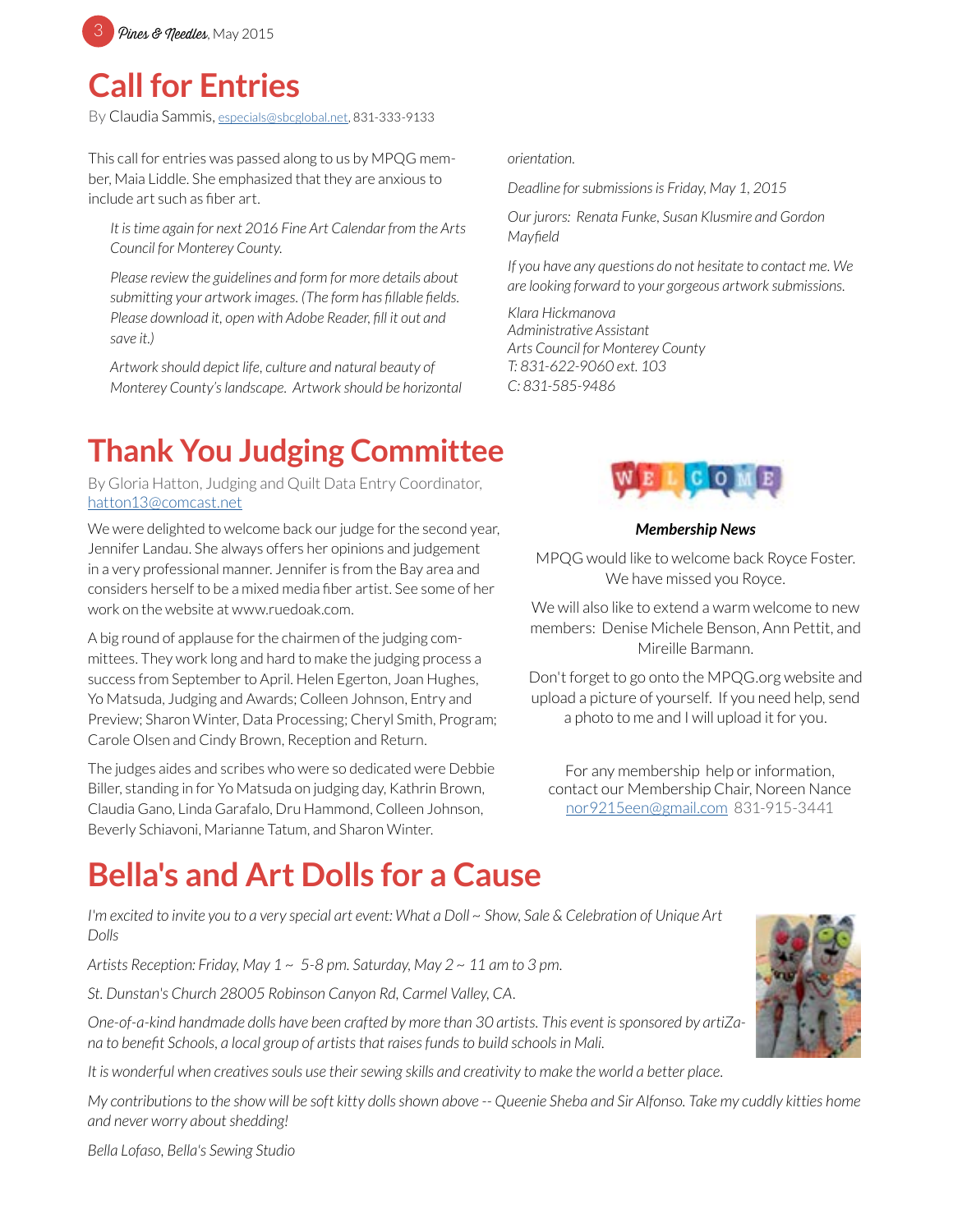

### **Quilts by the Bay 37th Quilt Show Ribbon Winners 2015 Monterey Peninsula Quilters' Guild**

| <b>Category</b>                           | <b>Award</b>                                  | <b>Quilt Maker</b>                                                                  | <b>Name of Quilt</b>                                                       |
|-------------------------------------------|-----------------------------------------------|-------------------------------------------------------------------------------------|----------------------------------------------------------------------------|
| 2 Traditional<br>Machine Quilted<br>Large | First<br>Second<br>Third<br>Honorable Mention | Kathrin Brown<br>Jackie Mozzini<br>Jackie Mozzini<br>Kathleen Clancy<br>Papenhausen | My Clam Glam<br>My Watermelon Quilt<br>Christmas Facets Of Wonder<br>Aloha |
| 3 Top by One,<br>Quilted By Another       | First                                         | Barbara Barrieau<br>Quilted by Holly Casey                                          | I $\blacktriangleright$ Tula Pink – Got Blocks                             |
| Large                                     | Second                                        | Beverly Schiavoni<br>Quilted by Virginia Gore                                       | Red Riding Hood                                                            |
|                                           | Third                                         | Janyce Anderson<br>Quilted by Holly Casey                                           | Mammie's Pickle Dish                                                       |
|                                           | Honorable Mention                             | Cindy Brown<br>Quilted by Holly Casey                                               | Baskets Full of Kaffe                                                      |
|                                           | Honorable Mention                             | Janyce Anderson<br>Quilted by Virginia Gore                                         | Civil War Dresden Plate                                                    |
| 4 Traditional                             | First                                         | Janyce Anderson                                                                     | Civil War Churn Dash                                                       |
| Hand Quilted                              | Second                                        | Marianne Tatum                                                                      | House on a Hill                                                            |
| Small                                     | Honorable Mention                             | Diane Bower                                                                         | Dino Bones                                                                 |
| 5 Traditional                             | First                                         | Pamela Read                                                                         | Day Break                                                                  |
| Machine Quilted<br>Small                  | Second                                        | June Cornell                                                                        | <b>Indian Summer Harvest</b>                                               |
| 6 Top by One,<br>Quilted by Another       | First                                         | Beverly Schiavoni<br>Quilted by Janice Skiles                                       | Circles Galore                                                             |
| Small                                     | Second                                        | Gloria Hatton<br>Quilted by Holly Casey                                             | Asian Roundabout                                                           |
|                                           | Third                                         | Carole Olsen<br>Quilted by Flossies' Quilting                                       | Down Under Baskets                                                         |
| 7 Mixed Techniques                        | First                                         | Colleen Johnson                                                                     | Winter Wonderland                                                          |
|                                           | Second                                        | Nancy Goehring                                                                      | Wrens and Friends                                                          |
|                                           | Third                                         | Yo Matsuda                                                                          | Geishas, Samurais, & Other<br><b>Ordinary Things</b>                       |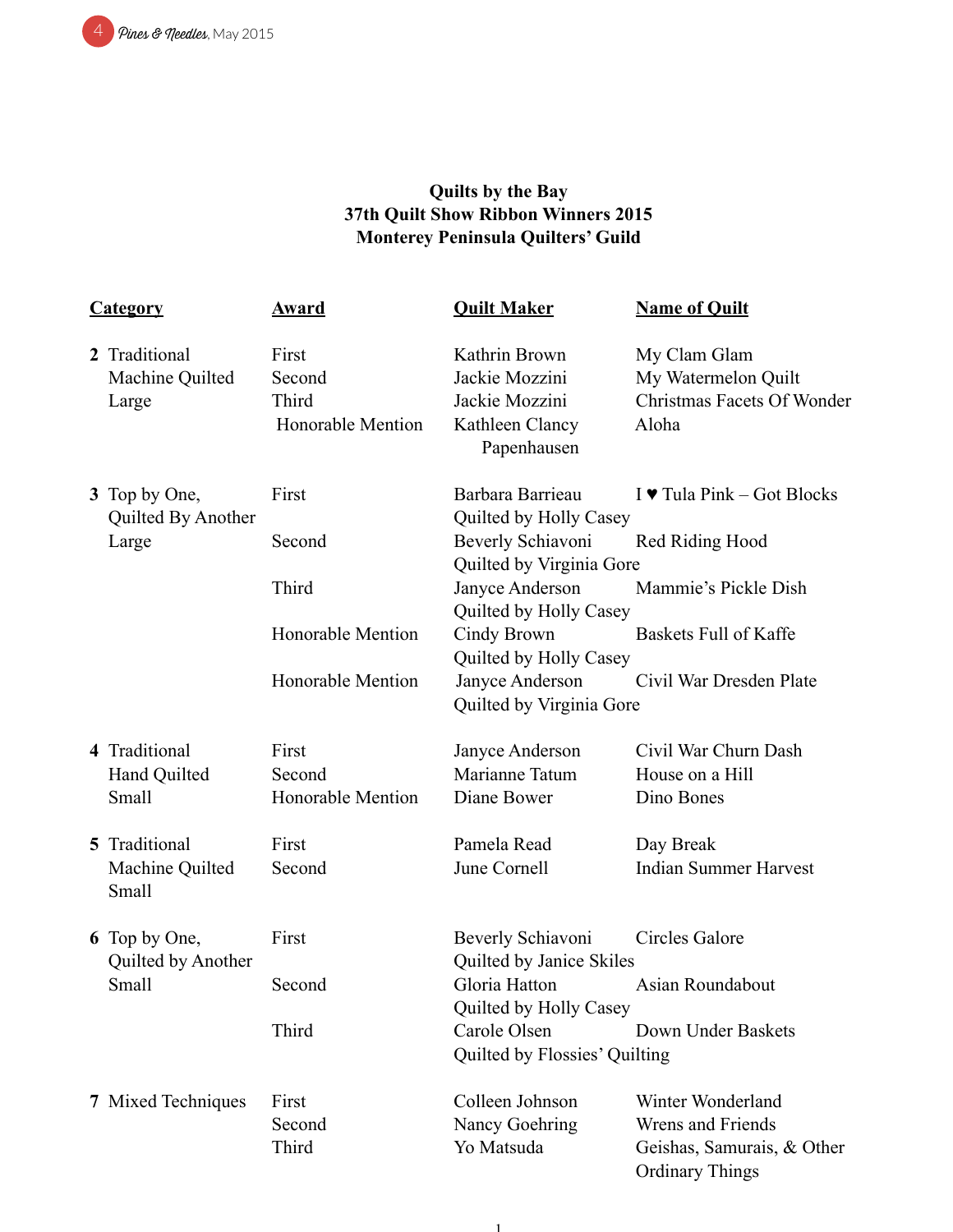5 Pines & Meedles, May 2015

| 8 Group Quilt                       | First<br>Second                                                                  | June Cornell<br>Soup and Bread   | Shoo-Fly Don't Bother Me                                                       |  |  |  |  |
|-------------------------------------|----------------------------------------------------------------------------------|----------------------------------|--------------------------------------------------------------------------------|--|--|--|--|
|                                     | Third                                                                            | Company<br><b>Sally Miller</b>   | Butterflies and Hearts For Colleen<br>Friends of Fred Valentine's Day<br>Quilt |  |  |  |  |
|                                     | Honorable Mention                                                                | June Cornell<br>and 9 friends    | Homespun Houses                                                                |  |  |  |  |
| 9 Innovative                        | First                                                                            | Jackie Mozzini                   | Christmas One Block Wonder                                                     |  |  |  |  |
|                                     | Second                                                                           | Patricia Brown                   | Wildflowers                                                                    |  |  |  |  |
|                                     | Third                                                                            | Carole Olsen                     | Three Sailboats                                                                |  |  |  |  |
|                                     | <b>Honorable Mention</b>                                                         | Kathrin Brown                    | <b>Sunny Flower</b>                                                            |  |  |  |  |
|                                     | Honorable Mention                                                                | Linda Branting                   | It Took On A Life Of Its Own                                                   |  |  |  |  |
| 10 Small Art Quilt                  | First                                                                            | Linda Garofalo                   | The Label Tree                                                                 |  |  |  |  |
|                                     | Second                                                                           | Pamela Read                      | <b>Ghosting Along</b>                                                          |  |  |  |  |
|                                     | Third                                                                            | <b>Tiana Duart</b>               | Flower Dog                                                                     |  |  |  |  |
|                                     | Honorable Mention                                                                | <b>Sally Miller</b>              | Fish Lips                                                                      |  |  |  |  |
|                                     | Honorable Mention                                                                | <b>Bonnie Tomsheck</b>           | It's A Gas                                                                     |  |  |  |  |
| 11 Large Art Quilts                 | First                                                                            | Karen Milne                      | It's Amore                                                                     |  |  |  |  |
|                                     | Second                                                                           | Carole Olsen                     | Chloe                                                                          |  |  |  |  |
|                                     | Third                                                                            | Cindy Brown                      | Let's Go For A Walk                                                            |  |  |  |  |
| 12 Professional,                    | First                                                                            | Jeanne Mills                     | Victorian Vignettes                                                            |  |  |  |  |
| Traditional                         | Second                                                                           | <b>Holly Casey</b>               | The Wild "Y" is Tamed                                                          |  |  |  |  |
|                                     | Third                                                                            | Regina Liske                     | Smitten                                                                        |  |  |  |  |
|                                     | Honorable Mention                                                                | <b>Holly Casey</b>               | The Spiders Can't Sleep                                                        |  |  |  |  |
| 13 Professional,                    | First                                                                            | Sharon Winter                    | Grandmother Fibonacci's Garden                                                 |  |  |  |  |
| Innovative                          | Second                                                                           | <b>Holly Casey</b>               | A New Wedding Ring                                                             |  |  |  |  |
| <b>Best of Show Nonprofessional</b> |                                                                                  |                                  |                                                                                |  |  |  |  |
|                                     | I ♥ Tula Pink – Got Blocks<br>Barbara Barrrieau<br><b>Quilted by Holly Casey</b> |                                  |                                                                                |  |  |  |  |
|                                     |                                                                                  | <b>Best of Show Professional</b> |                                                                                |  |  |  |  |
|                                     | Jeanne Mills                                                                     | Victorian Vignettes              |                                                                                |  |  |  |  |

# **Judges' Choice**<br>Liz Rondelle E

Eat Your Veggies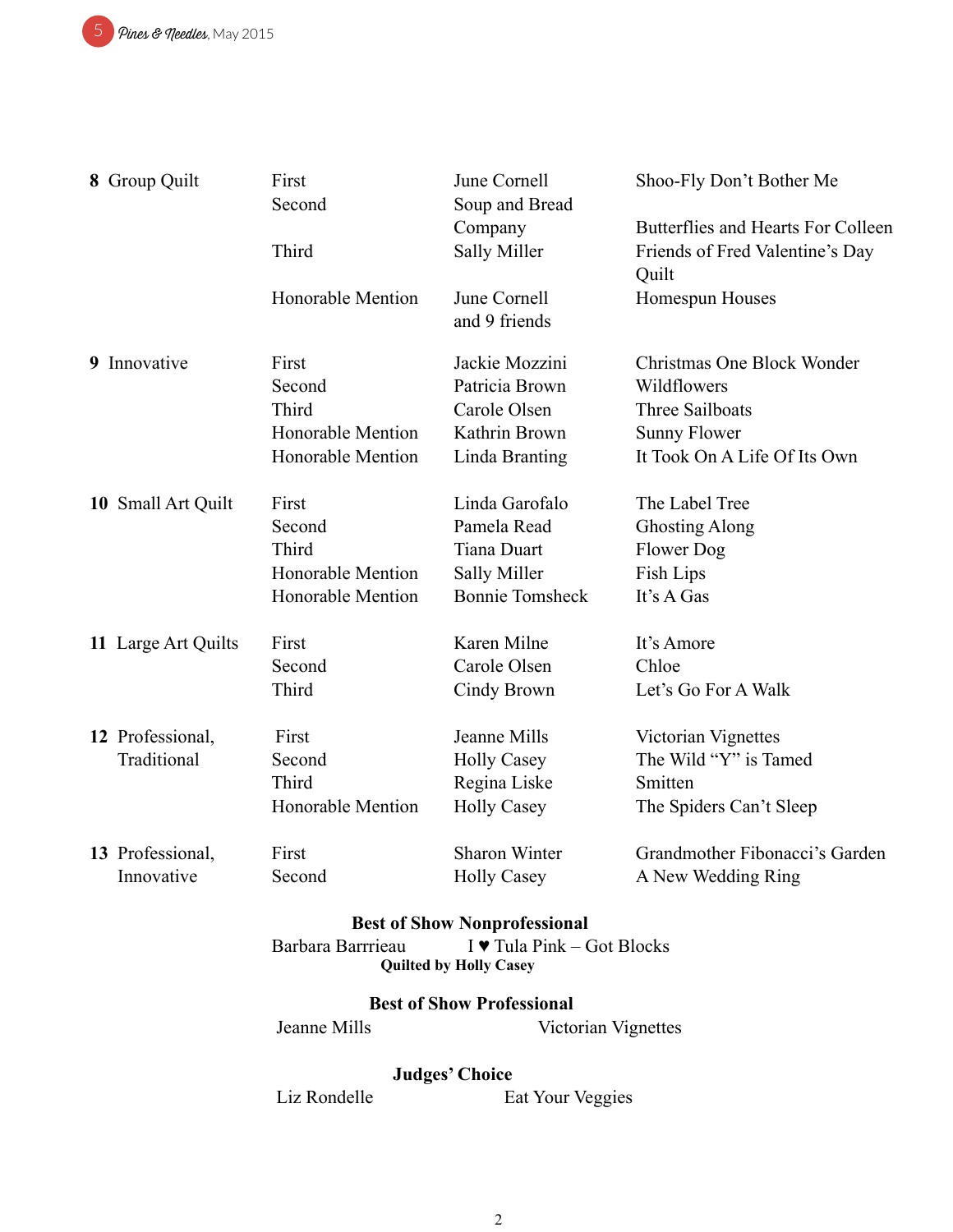# **Parade Highlights at** *Good Old Days*

By Susan Riddoch, Parade Coordinator, srboke@sbcglobal.net, 831-905-6416

Here are a few pics from the Good Old Days Parade. Once again, thanks to all for your help on the car. Kathleen Heidrick was the master draper. Claudia Sammis created the best (and longest) bias binding ever. Becky Taylor nailed the "mirror muffs." Carolyn Cain hung in there day after day at the Salinas Active Senior center--piecing and pinning and stitching. Patricia Brown proved to have a real talent for putting blocks together in 36" strips.

And Pam Read's family was a wonderful parade participant. Good waving Reads! Of course, our other stellar parade participants were Kathleen, her daughter, Becks, Toria, and Jason. Our driver for the day was none other than my son, Barrie.

Thank you all. Finally a huge thank you to all of the guild members who left their orphan blocks in our care. The blocks that didn't make it into the car ended up in the garage sale thanks to Carolyn.





## **Good Old Days Boutique**

### **A Success**

Right: Patricia Clark mans the booth

For the first time, MPQG had a booth on Lighthouse Avenue during Pacific Grove's Good Old Days festivities. The purpose of the booth was to introduce a new audience to quilting and our guild's activities and direct them to the quilt show just one block away. Thanks to those who stocked the booth with their work.

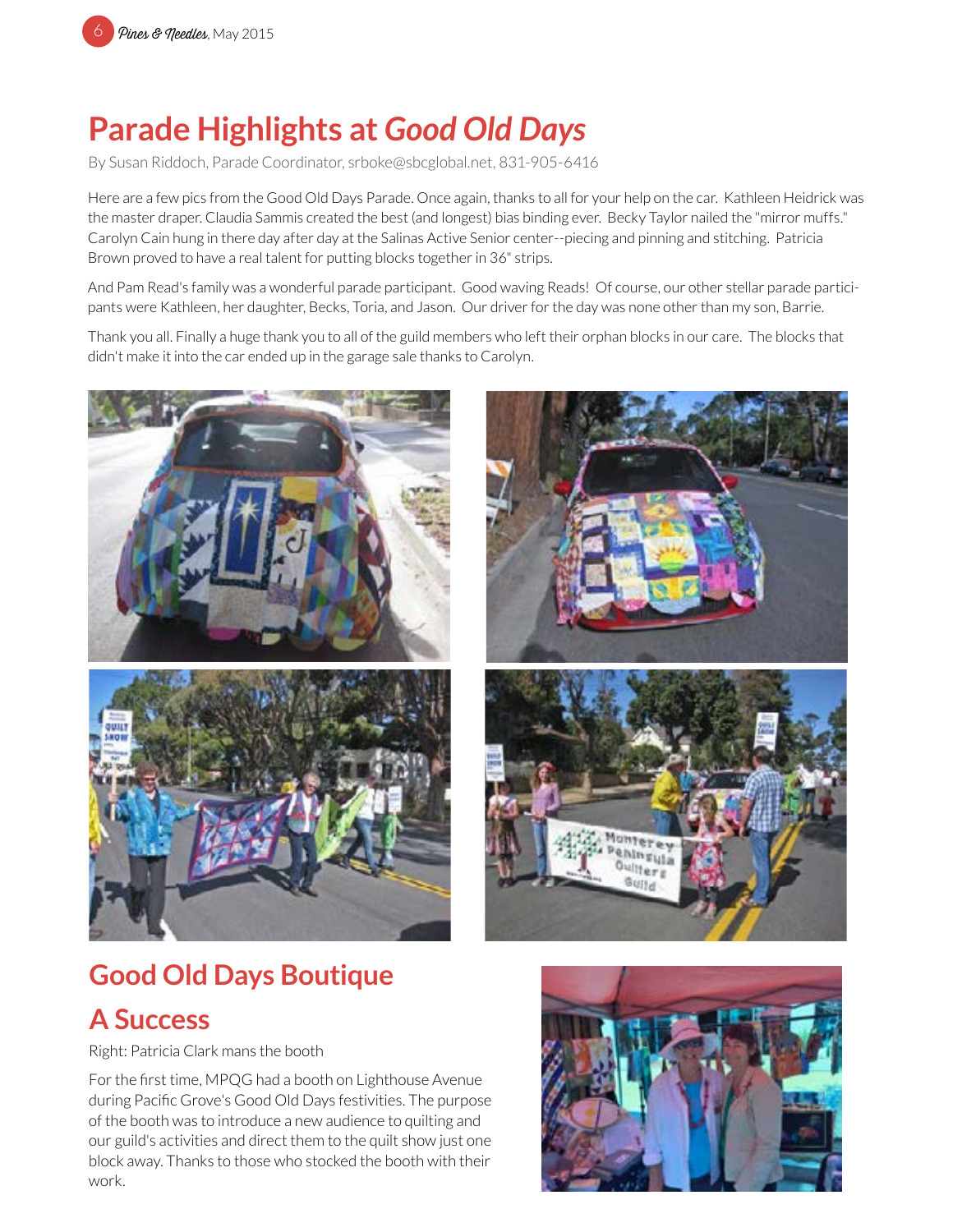

## **Calendar, Road Trips, and Local Events**

By Tina Magill, [magill1242@gmail.com](mailto:magill1242%40gmail.com?subject=MPQG%20Calendar)

#### **Current Events**

- **• Thru May 5, 2015**, 10:00 am 5:00 pm, *Quilting Under the Influence*, quilts by Kathy Del Beccaro & Carolyn Ticknor, Back Porch Fabrics, 157 Grand, Pacific Grove, CA. [www.backporchfabrics.com](http://www.backporchfabrics.com)
- **• Thru July 5, 2015**, 10am 4pm, *Kawandi Advent: Quilts by Margaret Fabrizio*, San Jose Museum of Quilts and Textiles, 520 South First St., San Jose, CA 408-971-0323. [www.sjquiltmuseum.or](http://www.sjquiltmuseum.org)g
- **• Thru July 5, 2015**, 10am 4pm, *A Common Thread*, San Jose Museum of Quilts and Textiles, 520 South First St., San Jose, CA 408-971-0323. [www.sjquiltmuseum.or](http://www.sjquiltmuseum.org)g
- **• Thru July 5, 2015**, 10am 4pm, *Bedouin Textiles from the Collection of Robert and Joy Totah Hilden*, San Jose Museum of Quilts and Textiles, 520 South First St., San Jose, CA 408-971-0323. [www.sjquiltmuseum.or](http://www.sjquiltmuseum.org)g
- **• Thru July 19, 2015**, 9:30am 5:15pm, *High Style: The Brooklyn Museum Costume Collection*, Legion of Honor, Lincoln Park, 100 34th Avenue, San Francisco, CA 94121. 415-750-3600. l[egionofhonor.famsf.org/exhibi](http://legionofhonor.famsf.org/exhibitions/high-style-brooklyn-museum-costume-collection)[tions/high-style-brooklyn-museum-costume-collection](http://legionofhonor.famsf.org/exhibitions/high-style-brooklyn-museum-costume-collection)
- **• May 9, 2015 June 30, 2015**, 10:00 am 5:00 pm, *Oh, Wow!*, quilts by Barbara Hamilton & Jan Mitchell, Back Porch Fabrics, 157 Grand, Pacific Grove, CA. [www.backporchfabrics.com](http://www.backporchfabrics.com), 831-375-4453. Reception for the artists is on Sunday, May 9, from 1 pm to 3 pm.
- **• May 2 May 3, 2015**, *Springtime in the Pines,* Pine Tree Quilt Guild Quilt Show, Nevada County Fairgrounds, Grass Valley, California , [www.pinetreequiltguild.com](http://www.pinetreequiltguild.com)
- **• May 16, 2015**, No pattern demo in May at Back Porch Fabrics, 157 Grand, Pacific Grove, CA. [www.back](http://www.backporchfabrics.com)[porchfabrics.com](http://www.backporchfabrics.com)
- **• June 6 June 7, 2015**, *Wine Country Quilt Show and Boutique* , Moonlight Quilters of Sonoma County Quilt Show, Santa Rosa Veterans Memorial Building, 1351 Maple Avenue, Santa Rosa, CA, [www.mqsc.org/annu](http://www.mqsc.org/annual-quilt-show)[al-quilt-show](http://www.mqsc.org/annual-quilt-show)
- **• June 13 June 14, 2015**, *20th Biennial Quilt Show: Sierra Blooms,* Sierra Mountain Quilters Association Quilt Show, Oakhurst Community Center, 39800 Road 425B, Oakhurst, CA, [www.sierramountainquilters.org/](http://www.sierramountainquilters.org/Our-Quilt-Show) [Our-Quilt-Show](http://www.sierramountainquilters.org/Our-Quilt-Show)
- **•** June 13, 2015, Sew Whimsical, Heart of California Quilters Guild Quilt Show, Hatfield Hall, Madera Fairgrounds, 1850 W Cleveland @ Hwy 99, Madera, CA, [https://www.facebook.com/pages/Heart-of-California-](https://www.facebook.com/pages/Heart-of-California-Quilters-Guild-Madera-CA/156115587760459)[Quilters-Guild-Madera-CA/156115587760459](https://www.facebook.com/pages/Heart-of-California-Quilters-Guild-Madera-CA/156115587760459)
- **• July 11, 2015**, *Sisters Outdoor Quilt Show,* Cascade Ave, Sisters, OR 97759, [http://sistersoutdoorquiltshow.](http://sistersoutdoorquiltshow.org) [org](http://sistersoutdoorquiltshow.org)



157 Grand Avenue at Central, Pacific Grove, CA 93950

Get It Quilted!<br>By Sharon Winter

\* Creative custom quilting on a domestic machine

- Award-winning fine hand quilting
- » Binding, basting, design and quiltmaking services

Please call for an appointment (831) 647-8769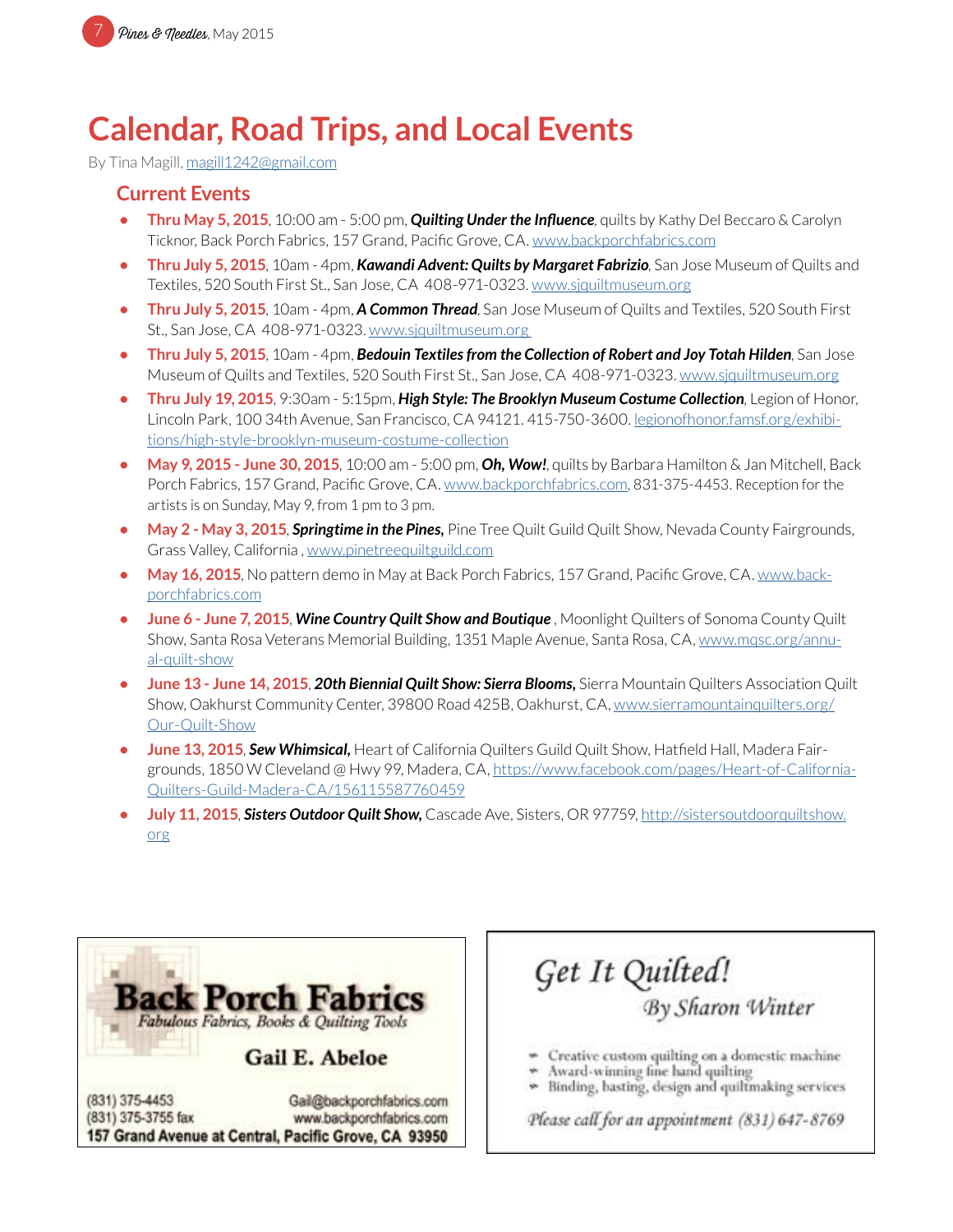

## *Oh Wow* **at Back Porch Fabrics**

By Alexandra Burke, [alex@alexandraberg.com](mailto:alex%40alexandraberg.com?subject=MPQG%20Newsletter)

Quilts by Barbara Hamilton and Jan Mitchell will be featured in the Gallery at Back Porch Fabrics, 157 Grand Ave. (at Central), Pacific Grove, CA 93950.

For information: 831-375-4453. [backporchfabrics.com](http://backporchfabrics.com).

Reception for the artists is on Sunday, May 9, from 1 pm to 3





## **MPQG Featured in the**  *Monterey Herald*

Read the great coverage the *Monterey Herald* did of the guild at:

[http://www.montereyherald.com/lifestyle/20150409/home](http://www.montereyherald.com/lifestyle/20150409/home-and-garden-digest-quilt-show-unfurls-at-good-old-days)[and-garden-digest-quilt-show-unfurls-at-good-old-days](http://www.montereyherald.com/lifestyle/20150409/home-and-garden-digest-quilt-show-unfurls-at-good-old-days)

# Monterey Peninsula Quilters Guild

Quilting & Community on the Central Coast of California **[www.mpqg.org](http://www.mpqg.org)**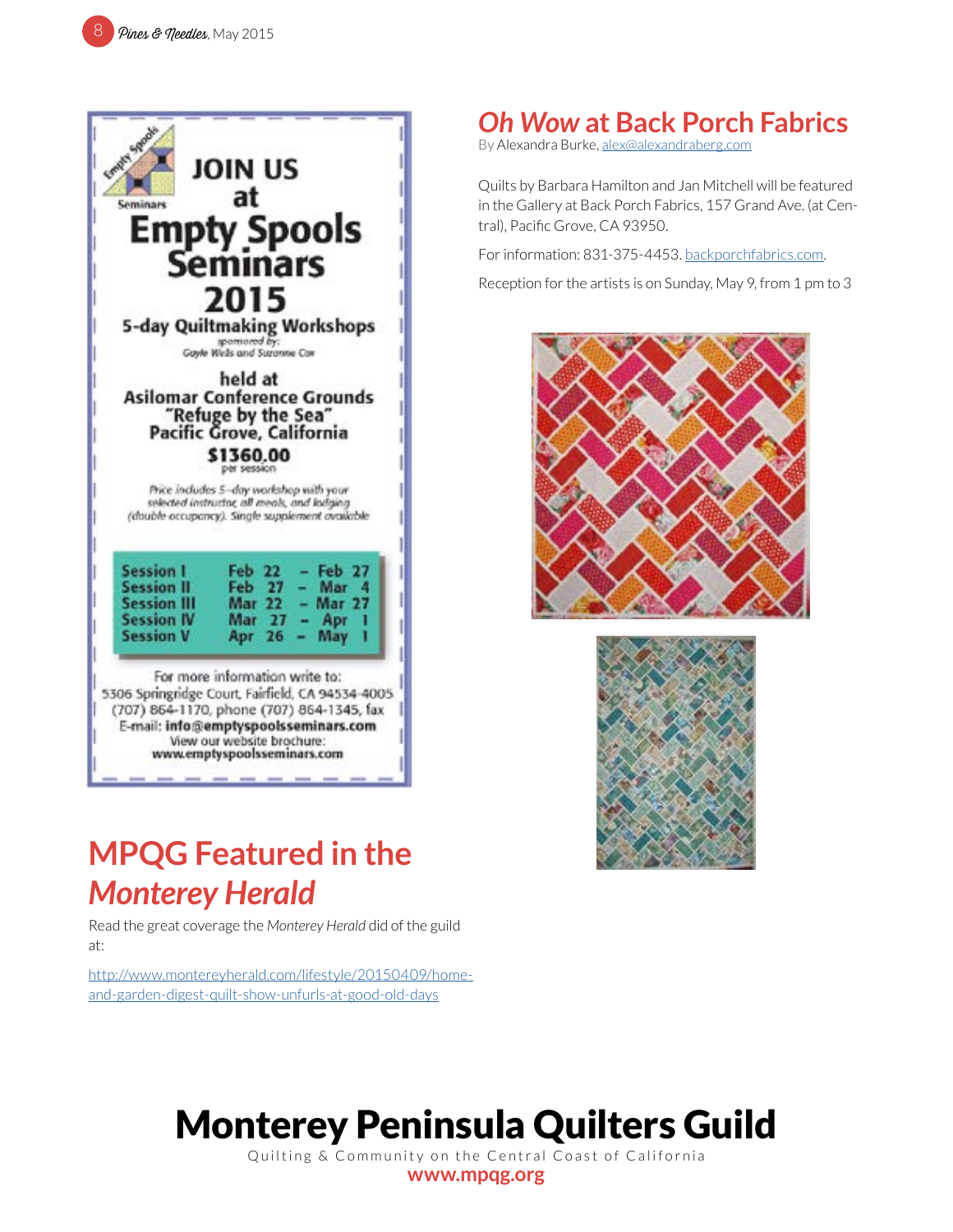

## **And the Winner Is...**

Barbara Barrieau, rickbarbara@sbcglobal.net, 209-532-5478

Congratulations to guild member, Jeanne Krener who was the lucky winner of the MPQG 2014 Raffle Quilt. The winning ticket was drawn at the close of the 2015 Quilt Show. The quilt was designed by Holly Casey (shown above on left) and members of the guild made the many blocks. The quilt top was then completed by Holly and expertly quilted on her long arm quilting machine.





# **Board Projects**

#### *May 2015*

- Meeting: Lecture
- Print Raffle Quilt tickets and promotional materials
- Call for activities to market Raffle Quilt
- Exhibit April Quilt Show Viewers' Choice Winners at the General Meeting
- Conduct Quilt Show review; prepare recap with recommendations; present to board
- Updates and announcements to Communications the 10th of month

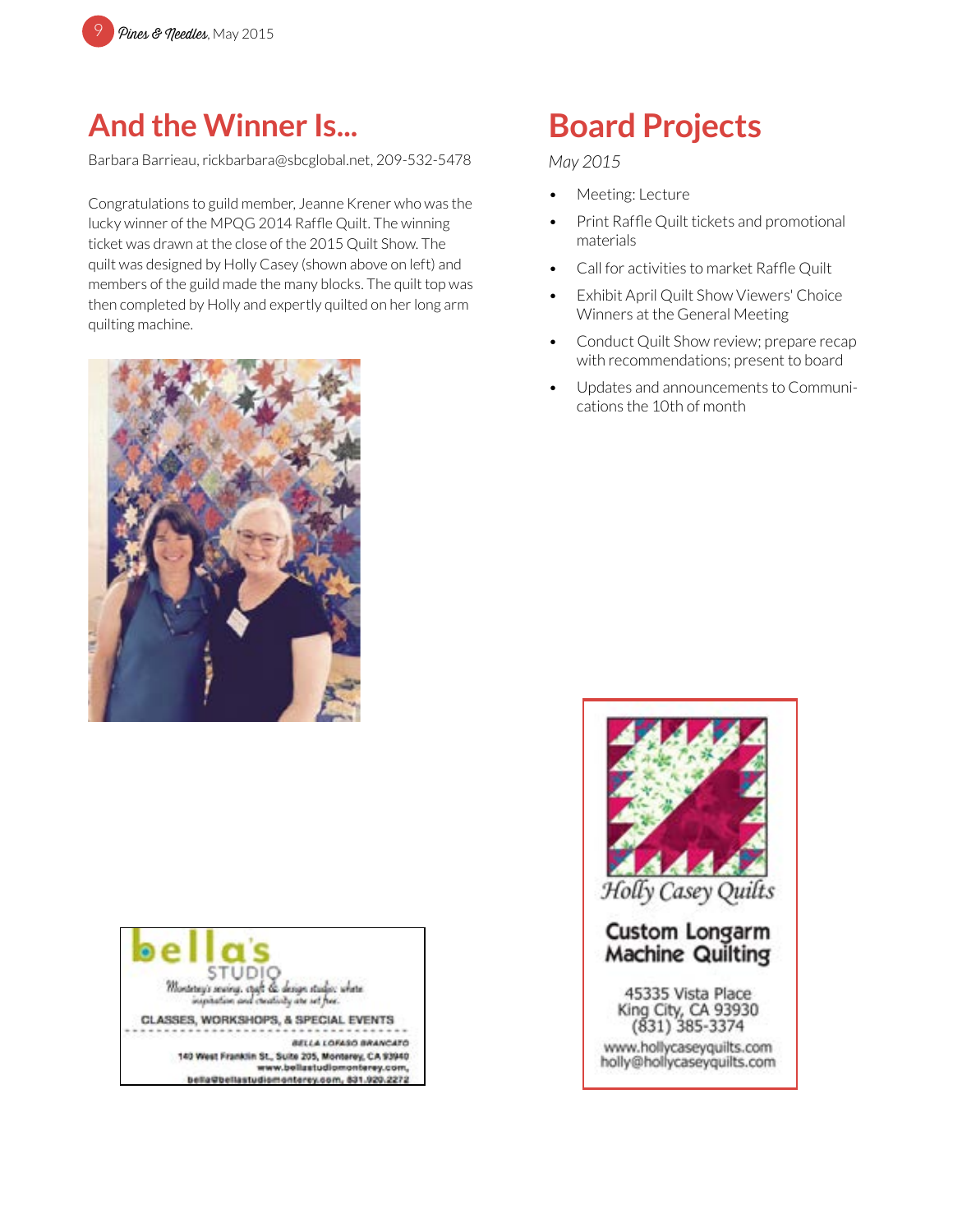## **I've Got The Quilting Bug! challenge**

Barbara Barrieau, rickbarbara@sbcglobal.net or 209-532-5478, or Alice Stoll at 831-659-3273

All of the 2015 quilt challenge packets were distributed at the March 25 meeting. As you can imagine from reading the challenge theme, each quilt must contain two or more insects and use the two batik fabrics that were included.

The deadline to complete the quilts is Monday, August 3, at the MPQG meeting so they can be exhibited at the Monterey County Fair September 2-7, 2015. A later exhibit is planned for the 2016 MPQG Quilt Show held in April.



The real challenge will most certainly be to not "creep" out everyone. Insects are usually placed in the class Insecta. The body is divided into head, thorax (bearing the six legs and wings), and abdomen. The class includes many familiar critters, such as flies, bees, wasps, moths, beetles, grasshoppers, and cockroaches. With more than a million species, insects are the most numerous animals in both numbers of individuals and of different kinds. They thrive in all habitats except the sea. On the downside, they are of enormous economic importance as pests and carriers of disease. On the positive side, they are valuable pollinators.

For questions, contact Barbara Barrieau or Alice Stoll.

## **Thank you from "Voices for Children"**

By Terann Carr, Charity Quilts Coordinator, 831-375-7881 cacarrs@sbcglobal.net

Thanks so much! I wanted to pass the following on to you and the rest of your group from one of our advocate supervisors that I thought you would enjoy. You all do such lovely work and it is very much appreciated by us and by the children. Here is what she had to say:

*Our CASA youth so much enjoy getting their quilts from these wonderful people; it is indeed a warm "icebreaker" when the advocate meets the child for the first time. I heard a teen say the other day, after many placement changes, that one of the few personal things she still has is the quilt that was given to her. We are also now having our CASA girls who have given birth desiring a blanket for their new babies to snuggle in! Just recently, two brothers had to sadly leave what they thought was their "forever adoptive home" and along with their meager belongings took their blankets with them to another new home. I just talked with one of these boys and he remembered when his advocate brought him and his brother the quilts two years ago... they immediately wrapped up in them on the couch and giggled!*

*Thank you, Terann, and all the wonderful ladies in the Monterey Peninsula Quilters Guild!*

*Jennifer Balducci Administrative Assistant Voices for Children*

A big thanks to our many MPQG members who make this program possible.

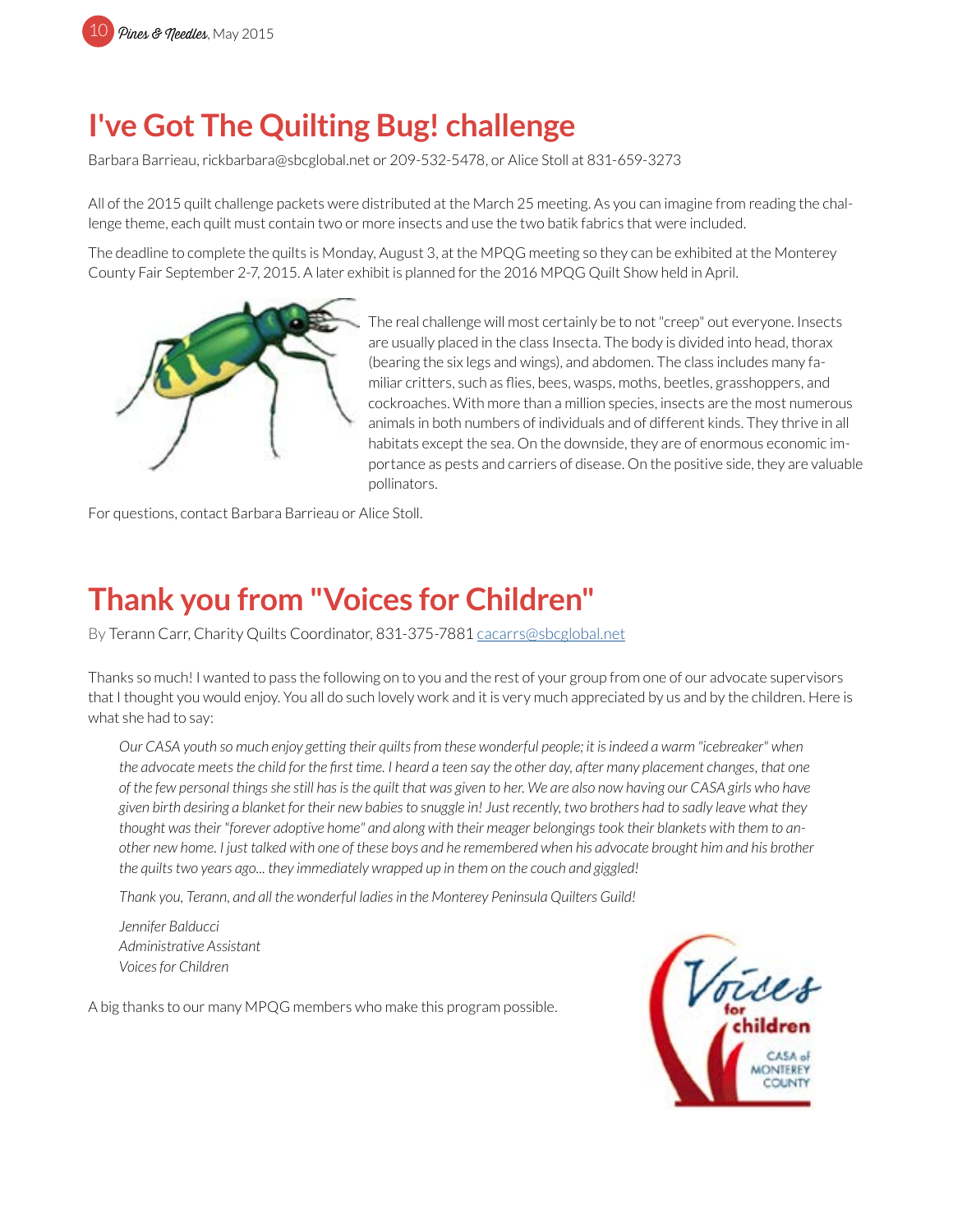|                                                                    | Monterey Peninsula Quilters Guild                                                                                                             |                 |                |       |       |  |  |
|--------------------------------------------------------------------|-----------------------------------------------------------------------------------------------------------------------------------------------|-----------------|----------------|-------|-------|--|--|
|                                                                    | <b>Workshop Reservation</b>                                                                                                                   |                 | <b>Members</b> |       |       |  |  |
| $\square$ Saturday<br>& Sunday                                     | June 6 & 7, 2015                                                                                                                              | Valerie Goodwin | Map Quilt      | \$100 | \$120 |  |  |
| Name:                                                              |                                                                                                                                               |                 |                |       |       |  |  |
| Address:                                                           |                                                                                                                                               |                 |                |       |       |  |  |
| Telephone:                                                         |                                                                                                                                               |                 |                |       |       |  |  |
| Email:                                                             |                                                                                                                                               |                 |                |       |       |  |  |
| x x x x x x x x x duthere x x x x x x x x x x                      |                                                                                                                                               |                 |                |       |       |  |  |
| For your                                                           | You are registered for:                                                                                                                       |                 |                |       |       |  |  |
| records:                                                           | Saturday and Sunday, June 6 & 7 with Valerie Goodwin                                                                                          |                 |                |       |       |  |  |
| Send to:                                                           | Make check payable to MPQG. Send to:                                                                                                          |                 |                |       |       |  |  |
|                                                                    | Gail Abeloe, Attn: MPQG Workshop, 157 Grand Avenue, Pacific Grove, CA 93950                                                                   |                 |                |       |       |  |  |
| Questions?                                                         | Gail Abeloe at Back Porch Fabrics 831-375-4453                                                                                                |                 |                |       |       |  |  |
| Time:                                                              | Doors open at 9:30 a.m. Workshop is 10:00 a.m. to 4:00 p.m.                                                                                   |                 |                |       |       |  |  |
| Note:                                                              | Reservations are secured when payment is received. To cancel and receive a re-<br>fund, cancellation must be made at least 7 days in advance. |                 |                |       |       |  |  |
| <b>Supply</b><br>List:                                             | Available at general meetings, on website at www.mpgg.org/news/category/work-<br>shops/ or call Gail Abeloe at 831-375-4453                   |                 |                |       |       |  |  |
| Location:                                                          | Health and Fitness Room at the Sally Griffin Center, 700 Jewel Avenue, Pacific<br>Grove, CA 93950                                             |                 |                |       |       |  |  |
| Food:<br>Plan on bringing your lunch, snacks, and beverages        |                                                                                                                                               |                 |                |       |       |  |  |
| *Non-Member registration is accepted 30 days prior to the workshop |                                                                                                                                               |                 |                |       |       |  |  |